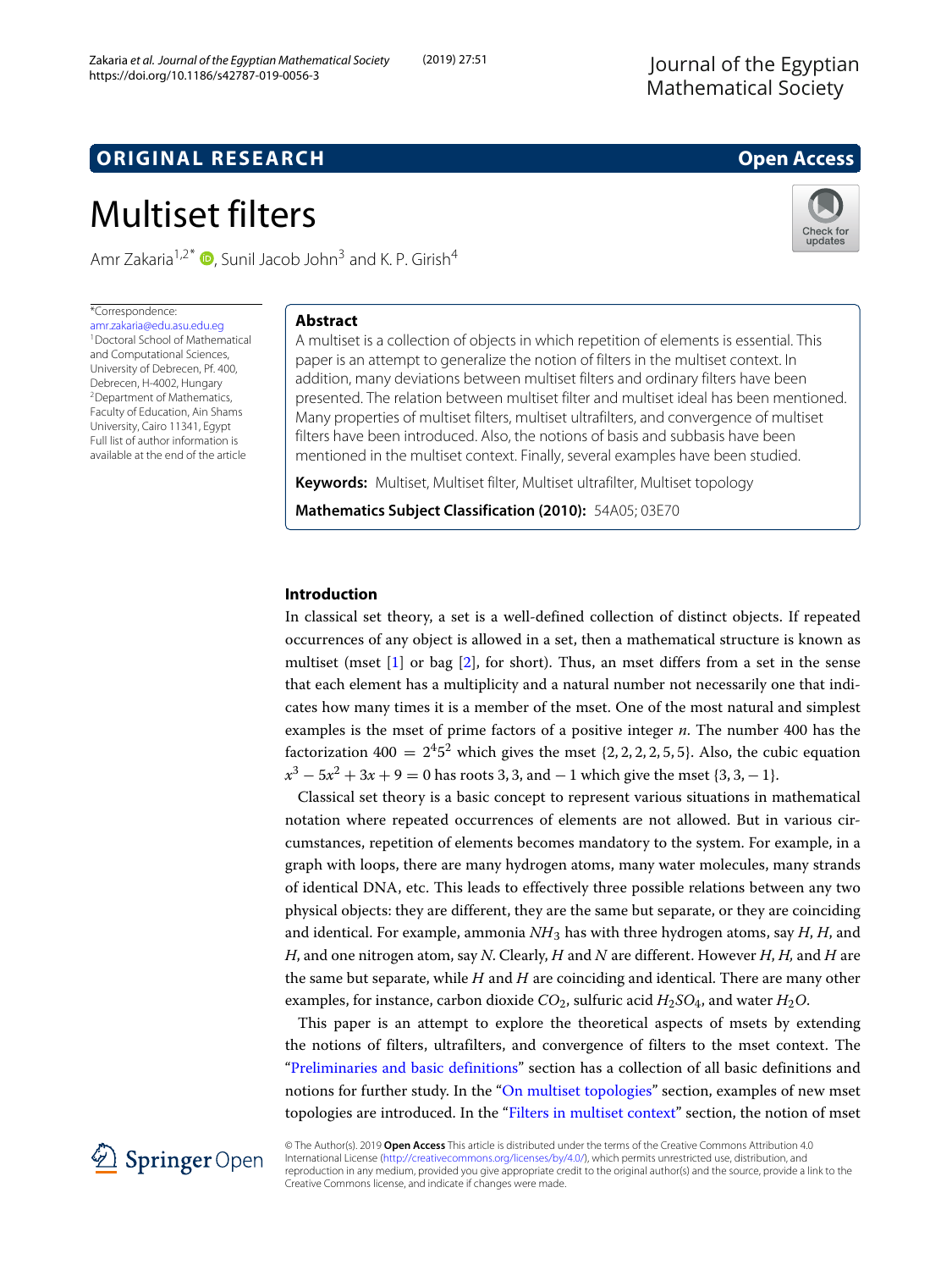filters has been introduced. Further, many properties of this notion have been mentioned. In the ["Basis and subbasis in multiset filters"](#page-7-0) section, basis and subbasis of mset filters are mentioned. In the ["Multiset ultrafilter"](#page-8-0) section, the concept of mset ultrafilter has been presented and several examples and properties of this notion are introduced. In the ["Convergence of multiset filters"](#page-9-0) section, convergence of mset filters and its properties are studied.

### <span id="page-1-0"></span>**Preliminaries and basic definitions**

In this section, a brief survey of the notion of msets as introduced by Yager [\[2\]](#page-11-1), Blizard [\[1,](#page-11-0) [3\]](#page-11-2), and Jena et al. [\[4\]](#page-11-3) have been collected. Furthermore, the different types of collections of msets, the basic definitions, and notions of relations and functions in mset context are introduced by Girish and John  $[5-8]$  $[5-8]$ . Other important research about multiset theory and its applications can be found in  $[9-16]$  $[9-16]$ .

**Definition 1** *A collection of elements containing duplicates is called an mset. Formally, if X is a set of elements, an mset M drawn from the set X is represented by a function count M* or  $C_M$  *defined as*  $C_M$  :  $X \to \mathbb{N}$  *where*  $\mathbb{N}$  *represents the set of nonnegative integers.* 

Let *M* be an mset from the set  $X = \{x_1, x_2, \ldots, x_n\}$  with *x* appearing *n* times in *M*. It is denoted by  $x \in \mathbb{R}^n$  *M*. The mset *M* drawn from the set *X* is denoted by  $M =$  ${k_1/x_1, k_2/x_2, \ldots, k_n/x_n}$  where *M* is an mset with  $x_1$  appearing  $k_1$  times,  $x_2$  appearing  $k_2$ times, and so on. In Definition [10,](#page-9-1)  $C_M(x)$  is the number of occurrences of the element *x* in the mset *M*. However, those elements which are not included in the mset *M* have zero count. An mset *M* is a set if  $C_M(x) = 0$  or  $1 \forall x \in X$ .

**Definition 2** *A domain X is defined as a set of elements from which msets are constructed. The mset space* [*X*] *<sup>m</sup> is the set of all msets whose elements are in X such that no element in the mset occurs more than m times. The set* [*X*] ∞ *is the set of all msets over a domain X such that there is no limit on the number of occurrences of an element in an mset.*

Let  $M, N \in [X]^m$ . Then, the following are defined:

- (1) M is a submset of N denoted by  $(M \subseteq N)$  if  $C_M(x) \leq C_N(x) \forall x \in X$ .
- (2)  $M = N$  if  $M \subseteq N$  and  $N \subseteq M$ .
- (3) M is a proper submset of N denoted by  $(M \subset N)$  if  $C_M(x) \leq C_N(x) \forall x \in X$  and there exists at least one element  $x \in X$  such that  $C_M(x) < C_N(x)$ .
- (4)  $P = M \cup N$  if  $C_P(x) = \max\{C_M(x), C_N(x)\}$  for all  $x \in X$ .
- (5)  $P = M \cap N$  if  $C_P(x) = \min\{C_M(x), C_N(x)\}$  for all  $x \in X$ .
- (6) Addition of M and N results is a new mset  $P = M \oplus N$  such that  $C_P(x) = \min\{C_M(x) + C_N(x), m\}$  for all  $x \in X$ .
- (7) Subtraction of M and N results in a new mset  $P = M \ominus N$  such that  $C_P(x) = \max\{C_M(x) - C_N(x), 0\}$  for all  $x \in X$ , where  $\oplus$  and  $\ominus$  represent mset addition and mset subtraction, respectively.
- (8) An mset *M* is empty if  $C_M(x) = 0 \forall x \in X$ .
- (9) The support set of <sup>M</sup> denoted by *M*∗ is a subset of <sup>X</sup> and  $M^* = \{x \in X : C_M(x) > 0\}$ ; that is,  $M^*$  is an ordinary set and it is also called root set.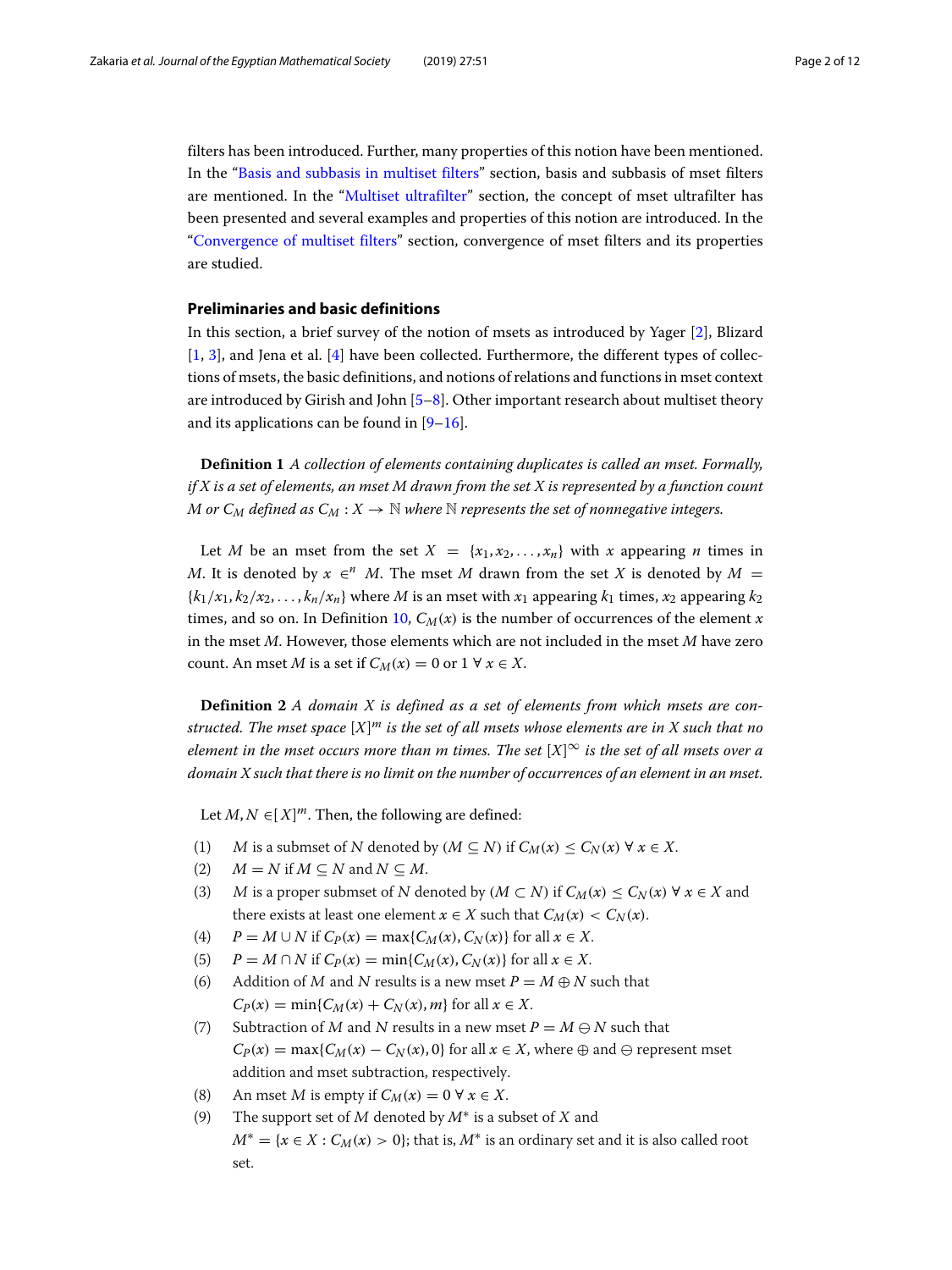- (10) The cardinality of an mset M drawn from a set X is Card(M) =  $\sum_{i} C_M(x)$ .
- (11) M and N are said to be equivalent if and only if Card(*M*) = Card(*N*).

**Definition 3** Let  $M \in [X]^m$  and  $N \subseteq M$ . Then, the complement  $N^c$  of N in  $[X]^m$  is an *element of*  $[X]^m$  *such that*  $N^c = M \ominus N$ .

**Definition 4** *A submset N of M is a whole submset of M with each element in N having full multiplicity as in M; that is,*  $C_N(x) = C_M(x)$  *for every*  $x \in N^*$ *.* 

**Definition 5** *A submset N of M is a partial whole submset of M with at least one element in N having full multiplicity as in M. i.e.,*  $C_N(x) = C_M(x)$  *for some*  $x \in N^*$ *.* 

**Definition 6** *A submset N of M is a full submset of M if each element in M is an element in N with the same or lesser non-zero multiplicity as in M, i.e.,*  $M^* = N^*$  *with*  $C_N(x) \leq$  $C_M(x)$  *for every*  $x \in N^*$ *.* 

**Definition 7** *Let M* ∈[ *X*] *m. The power whole mset of M denoted by PW*(*M*) *is defined as the set of all whole submsets of M.*

**Definition 8** *Let M* ∈[*X*] *m. The power full msets of M, PF*(*M*)*, is defined as the set of all full submsets of M. The cardinality of PF*(*M*) *is the product of the counts of the elements in M.*

**Definition 9** *Let*  $M \in [X]^m$ . The power mset  $P(M)$  of  $M$  is the set of all submsets of  $M$ . *We have*  $N \in P(M)$  *if and only if*  $N \subseteq M$ . *If*  $N = \phi$ *, then*  $N \in$ <sup>1</sup>  $P(M)$ *, and if*  $N \neq \phi$ *, then*  $N \in$ <sup>k</sup>  $P(M)$  such that  $k = \prod_z$  $\int |[M]_z|$  $\lfloor N \rfloor_z \rfloor$ ), the product  $\prod_z$  is taken over distinct elements of *the mset N* and  $|(M]_z| = m$  iff  $z \in M$  *M*,  $|(N]_z| = n$  iff  $z \in M$  *N, then*  $\int |[M]_z|$  $|[N]_z|$  $\setminus$ = *m n*  $= \frac{m!}{n!(m-n)!}.$ 

The power set of an mset is the support set of the power mset and is denoted by  $P^*(M)$ . The following theorem shows the cardinality of the power set of an mset.

**Definition 10** *Let M*<sup>1</sup> *and M*<sup>2</sup> *be two msets drawn from a set X, then the Cartesian product of*  $M_1$  *and*  $M_2$  *is defined as*  $M_1 \times M_2 = \{(m/x, n/y)/mn : x \in M_1, y \in M_2\}$ .

*Here, the entry*  $(m/x, n/y)/mn$  *in*  $M_1 \times M_2$  *denotes x is repeated m times in*  $M_1$ *, y is repeated n times in*  $M_2$ *, and the pair*  $(x, y)$  *is repeated mn times in*  $M_1 \times M_2$ *.* 

**Definition 11** *A submset R of*  $M_1 \times M_2$  *is said to be an mset relation on M if every member*  $(m/x, n/y)$  of R has a count, the product of  $C_1(x, y)$  and  $C_2(x, y)$ .  $m/x$  related to  $n/\gamma$  is denoted by  $(m/x)R(n/\gamma)$ . The domain of the mset relation R on M is defined as *follows:*

 $Dom(R) = \{x \in K^T M : \exists y \in K^S M \text{ such that } (r/x)R(s/y)\}, where$ 

 $C_{Dom(R)}(x) = Sup\{C_1(x, y) : x \in M\}.$ 

*Also, the range of the mset relation R on M is defined as follows:*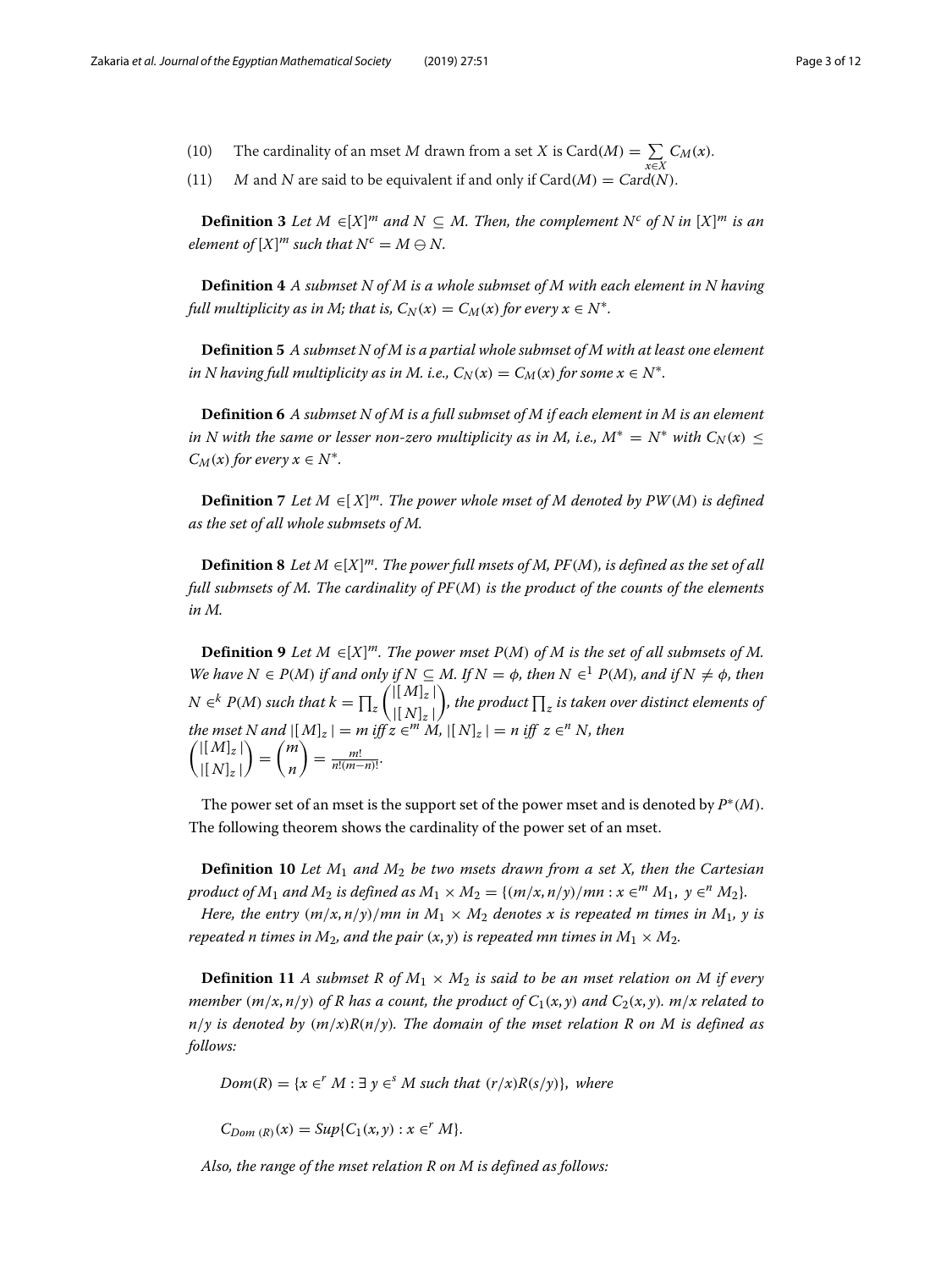*Ran*(*R*) = { $y \in S$  *M* :  $\exists x \in T$  *M* such that  $(r/x)R(s/y)$ }, where

 $C_{Ran (R)}(y) = Sup\{C_2(x, y) : y \in M\}.$ 

**Definition 12** *An mset relation f is called an mset function if for every element m*/*x in Dom f, there is exactly one n*/*y in Ran f such that* (*m*/*x*, *n*/*y*) *is in f with the pair occurring as the product of*  $C_1(x, y)$  *and*  $C_2(x, y)$ *.* 

**Definition 13** *An mset function f is one-one (injective) if no two elements in Dom f have the same image under f with*  $C_1(x, y) \leq C_2(x, y)$  *for all*  $(x, y)$  *in f, i.e., if*  $m_1/x_1, m_2/x_2$  *in Dom f and*  $m_1/x_1 \neq m_2/x_2$  *implies that*  $f(m_1/x_1) \neq f(m_2/x_2)$ *. Thus, the one-one mset function is the mapping of the distinct elements of the domain to the distinct elements of the range.*

**Definition 14** *An mset function f is onto (surjective) if Ran f is equal to co-dom f and*  $C_1(x, y) \ge C_2(x, y)$  *for all*  $(x, y)$  *in f. It may be noted that images of distinct elements of the domain need not be distinct elements of the range.*

**Definition 15** Let M be an mset drawn from a set X and  $\tau \subset P^*(M)$ . Then,  $\tau$  is called *an mset topology if* τ *satisfies the following properties:*

- (1)  $\phi$  and M are in  $\tau$ .
- (2) The union of the elements of any subcollection of  $\tau$  is in  $\tau$ .
- (3) The intersection of the elements of any finite subcollection of  $\tau$  is in  $\tau$ .

An mset topological space is an ordered pair  $(M, \tau)$  consisting of an mset *M* and an mset topology  $\tau \subseteq P^*(M)$  on M. Note that  $\tau$  is an ordinary set whose elements are msets and the mset topology is abbreviated as an *M*-topology. Also, a submset *U* of *M* is an open mset of *M* if *U* belongs to the collection τ . Moreover, a submset *N* of *M* is closed mset  $M \ominus N$  is open mset.

**Definition 16** *Let* (*M*, τ ) *be an M-topological space and N be a submset of M. Then, the interior of N is defined as the mset union of all open msets contained in N and is denoted by N*<sup>*o*</sup>; that is,  $N$ <sup>*o*</sup> = ∪{*V* ⊆ *M* : *V* is an open mset and *V* ⊆ *N*} and  $C_{N}$ <sup>*o*</sup>(*x*) = max{ $C_V$ (*x*) :  $V \subseteq N$ *}.* 

**Definition 17** Let  $(M, \tau)$  be an M-topological space and N be a submset of M. Then, *the closure of N is defined as the mset intersection of all closed msets containing N and is denoted by*  $\overline{N}$ *; that is,*  $\overline{N} = \bigcap\{K \subseteq M : K \text{ is a closed most and } N \subseteq K\}$  and  $C_{\overline{N}}(x) =$  $min{C_K(x): N \subseteq K}$ .

**Definition 18** *An mset M is called simple if all its elements are the same. For example,* {*k*/*x*}*. In addition, k*/*x is called simple multipoint (for short mpoint).*

**Definition 19** *Let*  $(M, \tau)$  *be a M-topological space,*  $x \in K$  *M, and*  $N \subseteq M$ *. Then, N is said to be a neighborhood of k*/*x if there is an open mset V in* <sup>τ</sup> *such that x* <sup>∈</sup>*<sup>k</sup> V and*  $C_V(y) \leq C_N(y)$  *for all y*  $\neq x$  *that is,*  $\mathcal{N}_{k/x} = \{N \subseteq M : \exists V \in \tau \text{ such that } x \in \mathbb{R} \}$ *V* and  $C_V(y) \leq C_N(y)$  for all  $y \neq x$  *is the collection of all*  $\tau$ -neighborhood of  $k/x$ .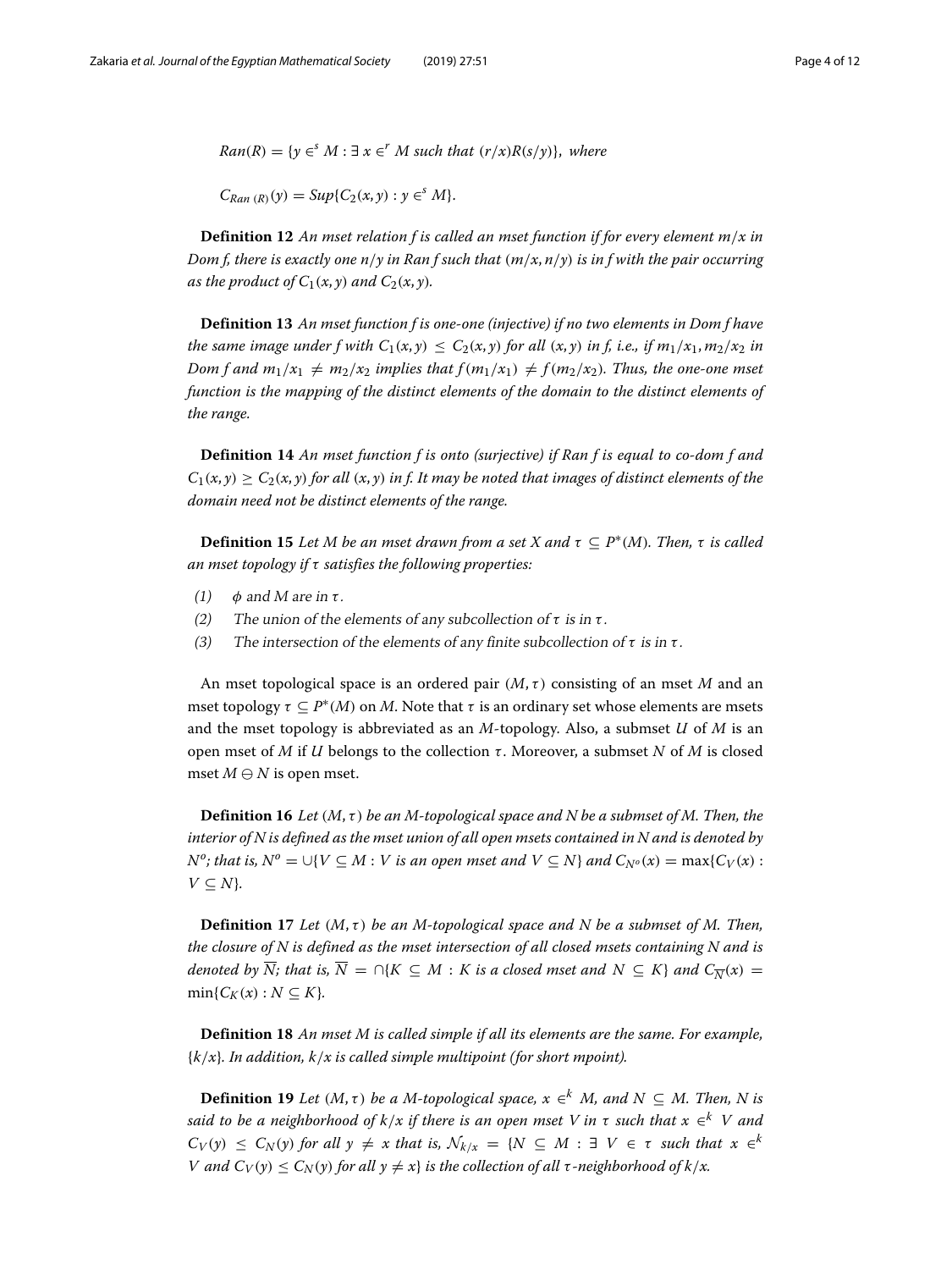## <span id="page-4-0"></span>**On multiset topologies**

**Theorem 1** *Let*  $f : M_1 \longrightarrow M_2$  *be an mset function,*  $V \subseteq M_2$  *and*  $N \subseteq M_1$ *. Then:* 

- $f^{-1}(M_2 \oplus V) = f^{-1}(M_2) \oplus f^{-1}(V).$
- (2)  $N \subset f^{-1}(f(N))$ , equality holds if f is one-one.
- (3)  $f(f^{-1}(V)) \subseteq V$ , equality holds if f is onto.
- *Proof* (1) Let  $x \in K$   $f^{-1}(M_2 \oplus V)$ . Hence  $f(k/x) \in (M_2 \oplus V)$ . So  $f(k/x) \notin V$ ; that is, *k*/*x* ∈ *f*<sup>-1</sup>(*M*<sub>2</sub>) and *k*/*x* ∉ *f*<sup>-1</sup>(*V*). Thus, *f*<sup>-1</sup>(*M*<sub>2</sub> ⊖ *V*) ⊆ *f*<sup>-1</sup>(*M*<sub>2</sub>) ⊖ *f*<sup>-1</sup>(*V*). Also, let  $x \in K^{1-1}(M_2) \oplus f^{-1}(V)$ . It follows that  $f(k/x) \in M_2$  and  $f(k/x) \notin V$ . Consequently,  $x \in k^k$   $f^{-1}(M_2 \oplus V)$ . Therefore,  $f^{-1}(M_2) \ominus f^{-1}(V) \subset f^{-1}(M_2 \ominus V)$ .  $Hence, f^{-1}(M_2 \oplus V) = f^{-1}(M_2) \oplus f^{-1}(V).$
- (2) Let  $x \in K$  *N*. Hence,  $f(k/x) \in f(N)$ . So  $x \in K$   $f^{-1}(f(N))$ , and hence,  $N \subseteq f^{-1}(f(N))$ . Now, let *f* be one-one and  $x \in k^k$   $f^{-1}(f(N))$ . It follows that  $f(k/x) \in f(N)$ . So there exists  $\gamma \in K$  *N* such that  $f(k/x) = f(r/y)$ . Since f is one-one, then  $k/x = r/y$ . Therefore,  $x \in K^k$  *N*. Thus, if *f* is one-one, then  $f^{-1}(f(N)) \subseteq N$ .
- (3) Let  $x \in k^k f(f^{-1}(V))$ . It follows that there exists  $\gamma \in f^{-1}(V)$  such that  $f(k/x) = f(r/y)$  and  $f(r/y) \in V$ . So  $f(k/x) \in V$ . Thus,  $f(f^{-1}(V)) \subset V$ . Also, if f is onto and *x* ∈<sup>*k*</sup> *V*. Hence,  $f^{-1}(k/x)$  ∈  $f^{-1}(V)$ , *f* is onto, so  $k/x$  ∈  $f(f^{-1}(V))$ . Therefore, if f is onto, then  $V \subseteq f(f^{-1}(V))$ .

 $\Box$ 

## <span id="page-4-1"></span>**Theorem 2** *Let N*<sup>1</sup> *and N*<sup>2</sup> *be submsets of an mset M. Then:*

- (1) If  $C_{(N_1 \cap N_2)}(x) = 0$  for all  $x \in M^*$ , then  $C_{N_1}(x) \leq C_{(M \cap N_2)}(x)$  for all  $x \in M^*$ .
- $(C)$   $C_{N_1}(x) \leq C_{N_2}(x) \Leftrightarrow C_{(M \ominus N_2)}(x) \leq C_{(M \ominus N_1)}(x)$  for all  $x \in M^*$ .
- *Proof* (1) If  $C_{(N_1 \cap N_2)}(x) = 0$  for all  $x \in M^*$ . Since  $C_{(N_1 \cap N_2)}(x) = \min\{C_{N_1}(x), C_{N_2}(x)\}\$ , then  $C_{N_1}(x) = 0$  or  $C_{N_2}(x) = 0$  for all *x* ∈ *M*<sup>\*</sup>. It follows that  $C_{N_1}(x) + C_{N_2}(x) \leq C_M(x)$  for all  $x \in M^*$ , and hence,  $C_{N_1}(x) \leq C_M(x) - C_{N_2}(x) = C_{(M \ominus N_2)}(x)$  for all  $x \in M^*$ , then the result.  $(C_1)$   $C_{N_1}(x) \leq C_{N_2}(x) \Leftrightarrow -C_{N_2}(x) \leq -C_{N_1}(x) \Leftrightarrow C_M(x) - C_{N_2}(x) \leq C_{N_1}(x)$
- $C_M(x) C_{N_1}(x) \Leftrightarrow C_{(M \ominus N_2)}(x) \leq C_{(M \ominus N_1)}(x)$  for all  $x \in M^*$ .

 $\Box$ 

The following example shows that the converse of Theorem [2](#page-4-1) is not true in general.

**Example 1** *Let*  $M = \{2/a, 4/b, 5/c\}$ ,  $N_1 = \{1/a, 1/b, 2/c\}$ , and  $N_2 = \{1/a, 1/b\}$ . Hence, *M*  $\ominus$  *N*<sub>2</sub> = {1/*a*, 3/*b*, 5/*c*}*. It is clear that N*<sub>1</sub> ⊆ *M* $\ominus$  *N*<sub>2</sub> *but N*<sub>1</sub> ∩ *N*<sub>2</sub> = {1/*a*, 1/*b*}*.* 

The following example shows that  $N_1 \oplus N_2 \neq N_1 \cap (M \oplus N_2)$  in general.

**Example 2** *Let*  $M = \{3/x, 4/y\}$ ,  $N_1 = \{2/x, 3/y\}$ , and  $N_2 = \{1/x, 2/y\}$ . Hence,  $M \ominus N_2 =$  ${2/x, 2/y}$ ,  $N_1 \oplus N_2 = {1/x, 1/y}$ , and  $N_1 \cap (M \oplus N_2) = {2/x, 2/y}$ .

**Definition 20** *Let X be an infinite set. Then,*  $M = \{k_\alpha / x_\alpha : \alpha \in \Lambda\}$  *be an infinite mset drawn from X. That is, the infinite mset M drawn from X is denoted by M*  $=$  ${k_1/x_1, k_2/x_2, k_3/x_3, \ldots}.$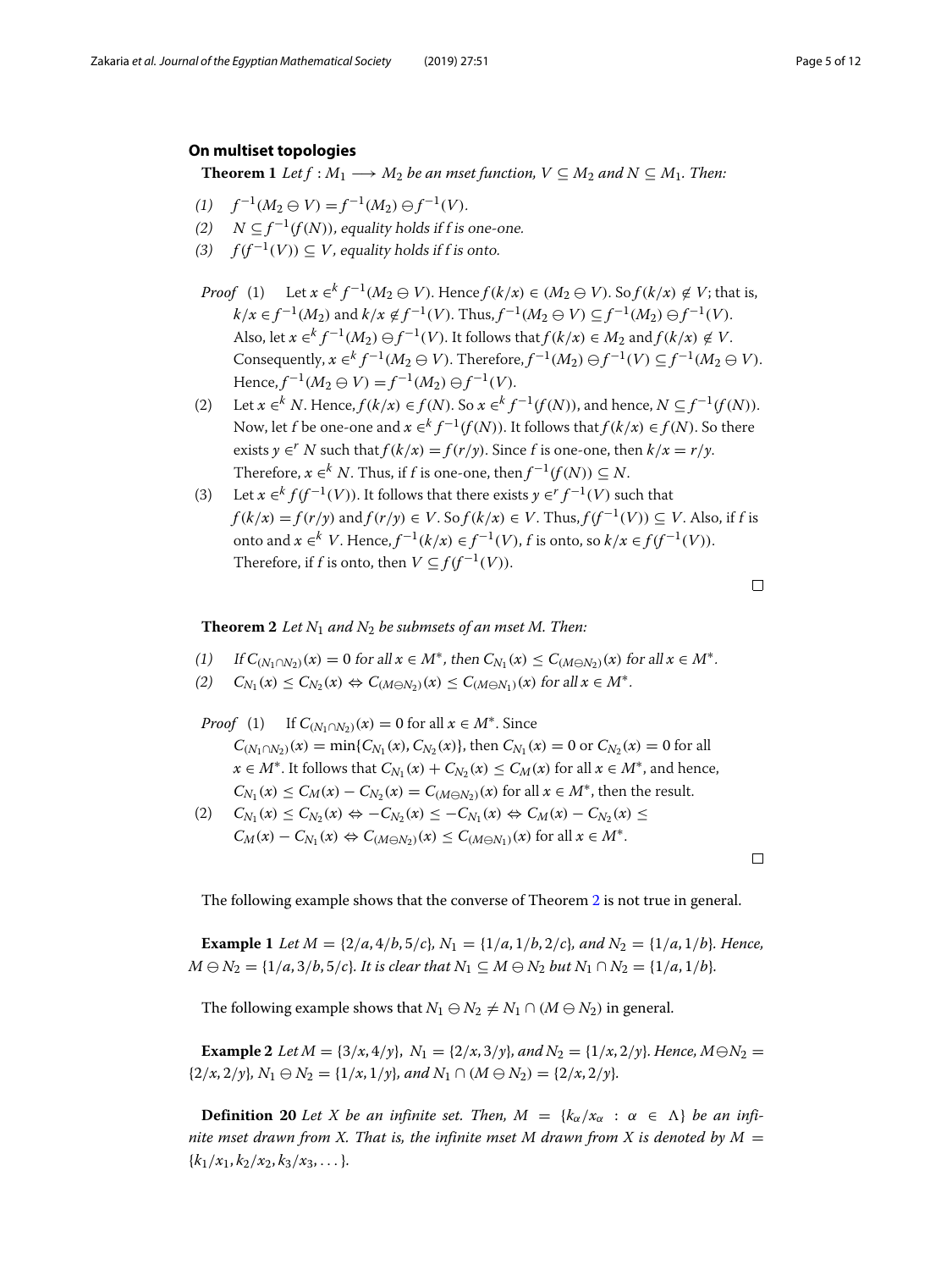$\bf{Notation\ 1}$  *The mset space*  $[X]_\infty^m$  *is the set of all infinite msets whose elements are in X such that no element in the mset occurs more than m times.*

It may be noted that the following examples of mset topologies are not tackled before.

**Example 3** *Let*  $M \in [X]_{\infty}^m$  *and*  $\{k_0/x_0\}$  *be a simple submset of*  $M$ *. Then, the collection*  $\tau_{(k_0/x_0)} = \{V \subseteq M : C_V(x_0) \geq k_0\} \cup \{\emptyset\}$  *is an M-topology on M called the particular point M-topology.*

**Example 4** *Let*  $M \in [X]_{\infty}^m$  *and*  $\{k_0/x_0\}$  *be a simple submset of*  $M$ *. Then, the collection*  $\tau_{k_0/x_0} = \{V \subseteq M : C_V(x_0) < k_0\} \cup \{M\}$  *is an M-topology on M called the excluded point M-topology.*

**Example 5** *Let*  $M \in [X]_{\infty}^m$ . Then, the collection  $\tau = \{V \subseteq M : M \ominus V \text{ is finite } \} \cup \{0\}$  is *an M-topology on M called the cofinite M-topology.*

**Example 6** *Let*  $M \in [X]_{\infty}^m$  *and*  $N$  *be a submset of*  $M$ *. Then, the collection*  $\tau_{(N)} = \{V \subseteq$  $M: C_N(x) \leq C_V(x)$  *for all*  $x \in M^*$   $\cup$   $\{\emptyset\}$  *is an M-topology on M.* 

**Example** 7 *Let*  $M \in [X]_{\infty}^m$  *and*  $N$  *be a submset of*  $M$ *. Then, the collection*  $\tau_N = \{V \subseteq M :$  $C_N(x) \ge C_V(x)$  *for all*  $x \in M^*$   $\cup$   $\{M\}$  *is an M-topology on M.* 

## <span id="page-5-0"></span>**Filters in multiset context**

<span id="page-5-1"></span>**Definition 21** *An mset filter* F *on an mset M is a nonempty collection of nonempty submsets of M with the properties:*

 $(\mathcal{MF}_1)$   $\phi \notin \mathcal{F}$ ,  $(M\mathcal{F}_2)$  *If*  $N_1, N_2 \in \mathcal{F}$ , then  $N_1 \cap N_2 \in \mathcal{F}$ ,  $(M\mathcal{F}_3)$  *If*  $N_1 \in \mathcal{F}$  and  $C_{N_1}(x) \leq C_{N_2}(x)$  for all  $x \in M^*$ , then  $N_2 \in \mathcal{F}$ .

It should be noted that  $\mathcal F$  is an ordinary set whose elements are msets and the multiset filter is abbreviated as an *M*-filter.

**Proposition 1** *Let* F *be an M-filter on a nonempty mset M. Then:*

- $(1)$  *M*  $\in$  *F*,
- (2) Finite intersections of members of  $\mathcal F$  are in  $\mathcal F$ .

*Proof* The result follows immediately from Definition [21.](#page-5-1)

 $\Box$ 

**Remark 1** *It should be noted that the collection of complements of msets in a proper Mfilter is a nonempty collection closed under the operations of subsets and finite unions. Such a collection is called M-ideal* [\[17\]](#page-11-8)*.*

**Example 8** *PF*(*M*) *is an M-filter on M.*

**Example 9** *P*∗(*M*) *is not an M-filter. For one thing, the empty set belongs to it. Secondly, it contains the disjoint msets.*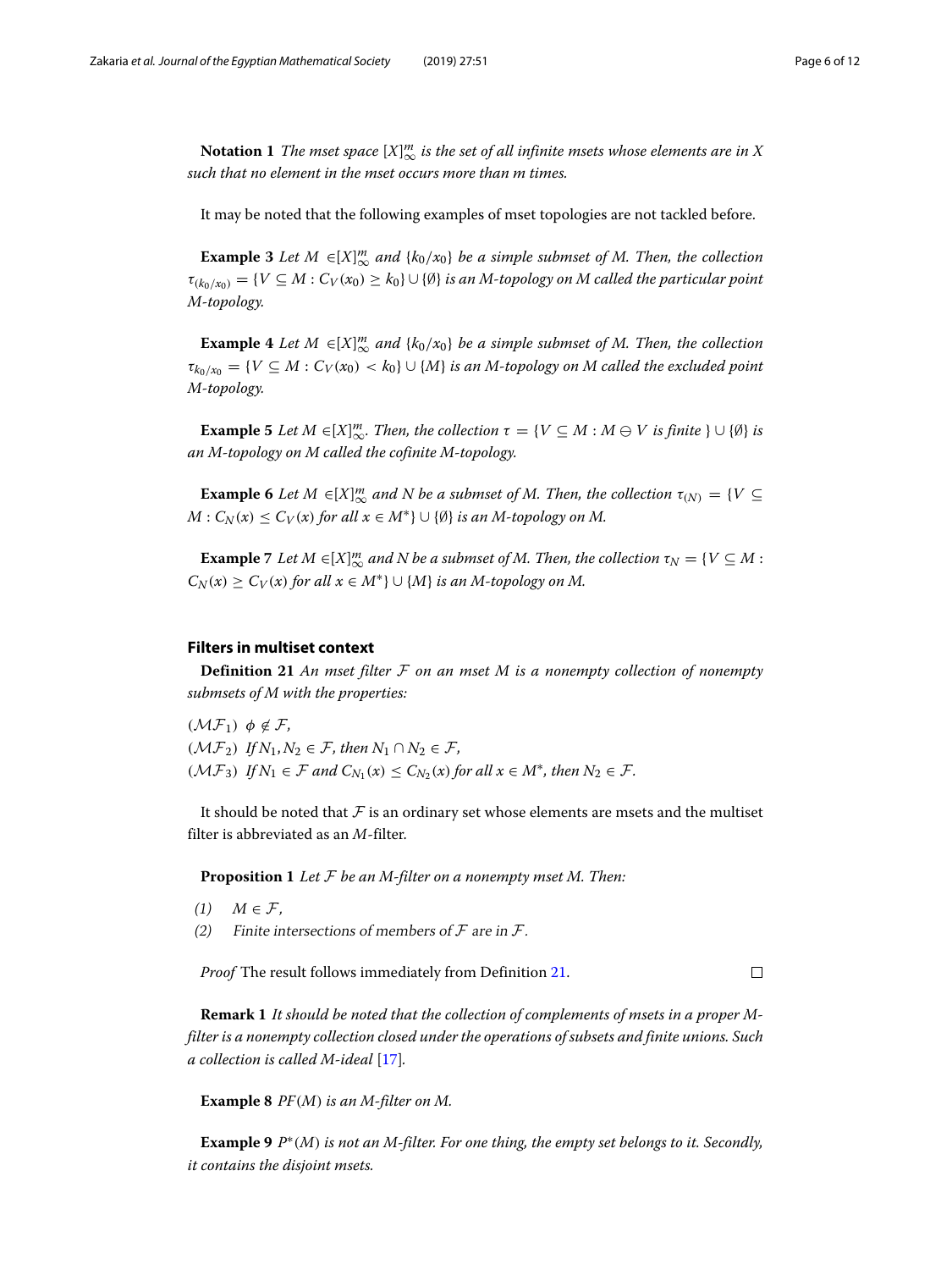**Example 10** Let  $\mathcal{F} = \{M\}$ . Then,  $\mathcal{F}$  is an M-filter. This is the smallest M-filter one can *define on M and is called the indiscrete M-filter on M.*

**Example 11** Let  $x \in K$  *M* and  $\lt k/x \gt k$   $\leq M : k/x \in N$ *. Then,*  $\lt k/x >$  *is an M-filter called the principle M-filter at*  $\langle k/x \rangle$ .

**Example 12** *More generally, let N be a nonempty submset of M* and  $\langle N \rangle = \{G \subseteq M :$  $N \subseteq G$ *. Then,* < *N* > *is an M-filter called the principle M-filter at N. In addition to that, the indiscrete M-filter is the principle M-filter at M.*

**Example 13** *Let M be an infinite mset and*  $\mathcal{F} = \{N \subseteq M : N^c \text{ is a finite}\}\$ *. Then,*  $\mathcal{F}$  *is called the cofinite M-filter on M.*

**Example 14** *Let*  $(M, \tau)$  *be an M-topological space and*  $x \in K$  *M. Then,*  $\mathcal{N}_{k/x}$  *is an M-filter on M.*

It should be noted that the *M*-filter may contain the submset and it is complement because the intersection between submset and its complement is not necessary empty.

**Example 15** Let  $M = \{2/a, 3/b\}$  and  $\mathcal{F} = \{M, \{1/a\}, \{2/a\}, \{1/a, 1/b\}, \{1/a, 2/b\}$ {1/*a*, 3/*b*},{2/*a*, 1/*b*},{2/*a*, 2/*b*}}*. It is clear that* F *is an M-filter and* {1/*a*} *and its complement*  $\{1/a, 3/b\}$  *belong to*  $\mathcal{F}$ *.* 

**Definition 22** Let M be a nonempty mset and  $\mathcal{F}_1$ ,  $\mathcal{F}_2$  be two M-filters on M. Then,  $\mathcal{F}_1$ *is said to be coarser or smaller than*  $\mathcal{F}_2$ *, denoted by*  $\mathcal{F}_1 \leq \mathcal{F}_2$ *, if*  $\mathcal{F}_1 \subseteq \mathcal{F}_2$ *, or alternatively*  $\mathcal{F}_2$  *is said to be finer or stronger than*  $\mathcal{F}_1$ *.* 

**Theorem 3** Let M be an mset and  $\{F_i\}$ ,  $i \in I$  be a nonempty family of M-filters on M. *Then,*  $\mathcal{F} = \bigcap_{i \in I} \mathcal{F}_i$  *is an M-filter on M.* 

*Proof* Since  $M \in \mathcal{F}_i$  for each  $i \in I$ , hence  $M \in \bigcap_{i \in I} \mathcal{F}_i$ ; that is,  $M \in \mathcal{F}$ . Moreover,  $(M\mathcal{F}_1)$ implies  $\phi \notin \mathcal{F}_i$  for each  $i \in I$ . Therefore,  $\mathcal F$  be a nonempty collection of a nonempty submsets of *M*. Let  $N_1, N_2 \in \mathcal{F}$ , then  $N_1, N_2 \in \mathcal{F}$  for each  $i \in I$ . Since  $\mathcal{F}$  is an *M*-filter for each *i* ∈ *I*, hence ( $M\mathcal{F}_2$ ) implies  $N_1 \cap N_2 \in \mathcal{F}_i$  for each *i* ∈ *I*. Thus,  $N_1 \cap N_2 \in \mathcal{F}$ . Now let  $N_1 \in \mathcal{F}$  and  $C_{N_1}(x) \leq C_{N_2}(x)$  for all  $x \in M^*$ . It follows that  $N_1 \in \mathcal{F}_i$  for each  $i \in I$ . Hence ,( $\mathcal{MF}_2$ ) implies that  $N_2 \in \mathcal{F}_i$  for each  $i \in I$ . Therefore,  $N_2 \in \mathcal{F}$ , and hence, the result follows.  $\Box$ 

The following example shows that the union of two *M*-filters on a nonempty mset *M* is not necessarily an *M*-filter on *M*.

**Example 16** *Let*  $M = \{3/a, 4/b, 2/c, 5/d\}$ ,  $\mathcal{F}_1 = \{M, \{3/a, 4/b, 2/c\}\}$ , and  $\mathcal{F}_2$  = {*M*, {3/*a*, 4/*b*, 5/*d*}}*. Then,*  $\mathcal{F}_1 \cup \mathcal{F}_2$  = {*M*, {3/*a*, 4/*b*, 2/*c*}, {3/*a*, 4/*b*, 5/*d*}}*. Although*  $\mathcal{F}_1$  *and*  $\mathcal{F}_2$  *are two M-filters on M,*  $\mathcal{F}_1 \cup \mathcal{F}_2$  *is not M-filter. Since*  ${3/a, 4/b, 2/c}, {3/a, 4/b, 5/d} \in \mathcal{F}_1 \cup \mathcal{F}_2$ , but  ${3/a, 4/b, 2/c} \cap {3/a, 4/b, 5/d} =$  $\{3/a, 4/b\} \notin \mathcal{F}_1 \cup \mathcal{F}_2.$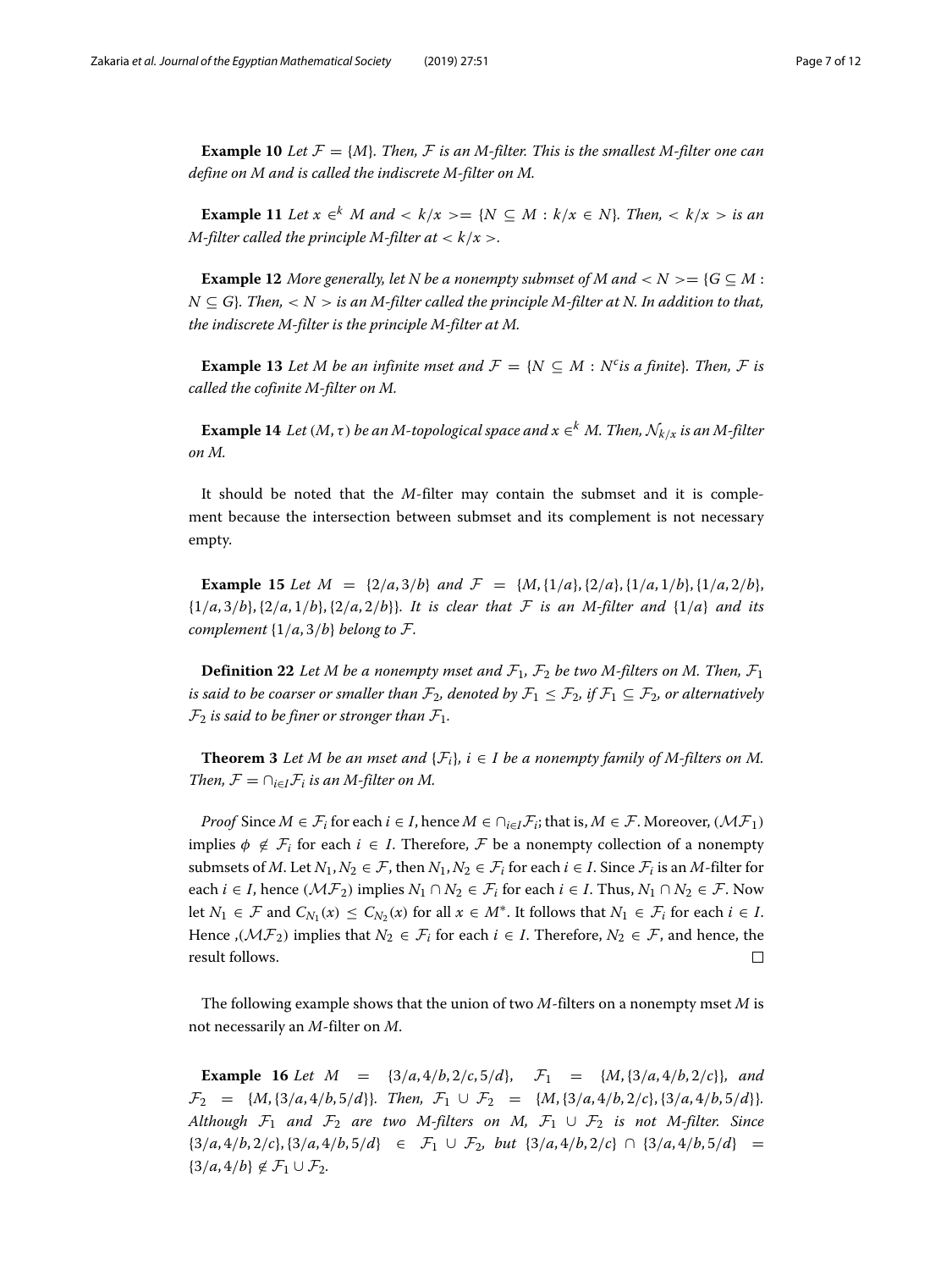#### <span id="page-7-0"></span>**Basis and subbasis in multiset filters**

**Definition 23** *Let* B *be a nonempty collection of a nonempty submsets of M. Then,* B *is called an M-filter basis on M if*

 $(MB_1)$   $\phi \notin B$ ,

( $MB_2$ ) *If*  $B_1, B_2 \text{ ∈ } B$ *, then there exists a*  $B \in B$  *such that*  $C_B(x) \leq C_{(B_1 ∩ B_2)}(x)$  *for all*  $x \in M^*$ .

<span id="page-7-1"></span>**Theorem 4** *Let* B *be an M-filter basis on M, and* F *consists of all msets which are super msets in B; that is,*  $\mathcal{F} = \{N \subseteq M : \forall x \in M^* \ C_N(x) \ge C_{N_1}(x)$ , for some  $N_1 \in \mathcal{B}\}$ . Then,  $\mathcal{F}$ *is an M-filter on M. Furthermore, it is the smallest M-filter which contains* B*. It is called the M-filter generated by* B*.*

*Proof* Since  $\mathcal F$  consists of all msets which are super msets in  $\mathcal B$ , hence every member of B is also a member of F. Consequently,  $\mathcal{B} \subseteq \mathcal{F}$  and hence  $\mathcal{F} \neq \phi$ . Since F contains all submsets of *M* which contain a member of *B* and  $\phi \notin B$ , hence  $\phi \notin \mathcal{F}$ . Thus,  $\mathcal{F}$  satisfies ( $M\mathcal{F}_1$ ). To prove that F satisfies ( $M\mathcal{F}_2$ ), let  $N_1, N_2 \in \mathcal{F}$ . Hence, for all  $x \in M^*$ ,  $C_{N_1}(x) \geq$ *B*<sub>1</sub>(*x*) and  $C_{N_2}(x) \ge C_{B_2}(x)$  for some  $B_1, B_2 \in \mathcal{B}$ . It follows that there exists  $B \in \mathcal{B}$  such that  $C_B(x) \leq C_{(B_1 \cap B_2)}(x)$  for all  $x \in M^*$  and hence  $C_{(N_1 \cap N_2)}(x) \geq C_{(B_1 \cap B_2)}(x) \geq C_B(x)$  for all *x* ∈ *M*<sup>∗</sup>. Consequently,  $N_1 \cap N_2$  ∈ *F*. For  $(M\mathcal{F}_3)$ , let  $N_1$  ∈ *F* and  $C_{N_1}(x) \le C_{N_2}(x)$  for all  $x \in M^*$ . It follows that for all  $x \in M^*$   $C_{N_1}(x) \ge C_B(x)$  for some  $B \in \mathcal{B}$ . Therefore, for all  $x \in M^*$   $C_{N_2}(x) \ge C_{N_1}(x) \ge C_B(x)$  for some  $B \in \mathcal{B}$ . Thus,  $N_2 \in \mathcal{F}$ . Hence,  $\mathcal{F}$  is an  $M$ filter on *M*. Now, let  $\mathcal{F}_1$  be an *M*-filter which contains *B* such that  $\mathcal{F}_1 \leq \mathcal{F}$ . Let  $N \in \mathcal{F}$ . It follows that for all  $x \in M^*$   $C_N(x) \ge C_{N_1}(x)$ , for some  $N_1 \in \mathcal{B}$ . This result, combined with *N*<sub>1</sub> ∈  $\mathcal{F}_1$  and (*M* $\mathcal{F}_3$ ), implies *N* ∈  $\mathcal{F}_1$ . Hence,  $\mathcal{F} \leq \mathcal{F}_1$ . Therefore,  $\mathcal{F} = \mathcal{F}_1$ . Thus,  $\mathcal{F}$  is the smallest *M*-filter which contains B.  $\Box$ 

**Example 17** *Every M-filter is trivially an M-filter basis of itself.*

**Example 18**  $\mathcal{B} = \{k/x\}$  *is an M-filter basis and generates the principle M-filter at k/x.* 

**Example 19**  $\mathcal{B} = \{N\}$  *is an M-filter basis and generates the principle M-filter at N.* 

**Example 20** *Let*  $M = \{k_1/x_1, k_2/x_2, k_3/x_3, \ldots, k_m/x_n\}$ . Then,  $B = \{1/x_1, 1/x_2, 1/x_3, \ldots,$  $1/x_n$  *is an M-filter basis and generates PF(M).* 

**Theorem 5** *Let M be a nonempty mset, B an M-filter basis which generates*  $\mathcal{F}_1$ *, and*  $\mathcal{B}^*$ *an M-filter basis which generates*  $\mathcal{F}_2$ . Then,  $\mathcal{F}_1 \leq \mathcal{F}_2$  *if and only if every member of*  $\beta$ *contains a member of* B∗*.*

*Proof* Suppose  $\mathcal{F}_1 \leq \mathcal{F}_2$  and  $B \in \mathcal{B}$ . Since  $\mathcal{B}$  is an *M*-filter basis which generates  $\mathcal{F}_1$ , then  $B \in \mathcal{F}_1$ . Since  $\mathcal{F}_1 \leq \mathcal{F}_2$ , thus  $B \in \mathcal{F}_2$ , which implies that there exists  $B^* \in \mathcal{B}^*$  such that  $C_{B^*}(x) \leq C_B(x)$  for all  $x \in M^*$ . Therefore, every member of  $\beta$  contains a member of  $\mathcal{B}^*$ . On the other hand, let every member of  $\mathcal{B}$  contain a member of  $\mathcal{B}^*$  and  $F \in \mathcal{F}_1$ . Since B is an M-filter basis which generates  $\mathcal{F}_1$ , it follows that there exists  $B \in \mathcal{B}$  such that  $C_B(x) \leq C_F(x)$  for all  $x \in M^*$ . From the assumption, there exists  $B^* \in \mathcal{B}^*$  such that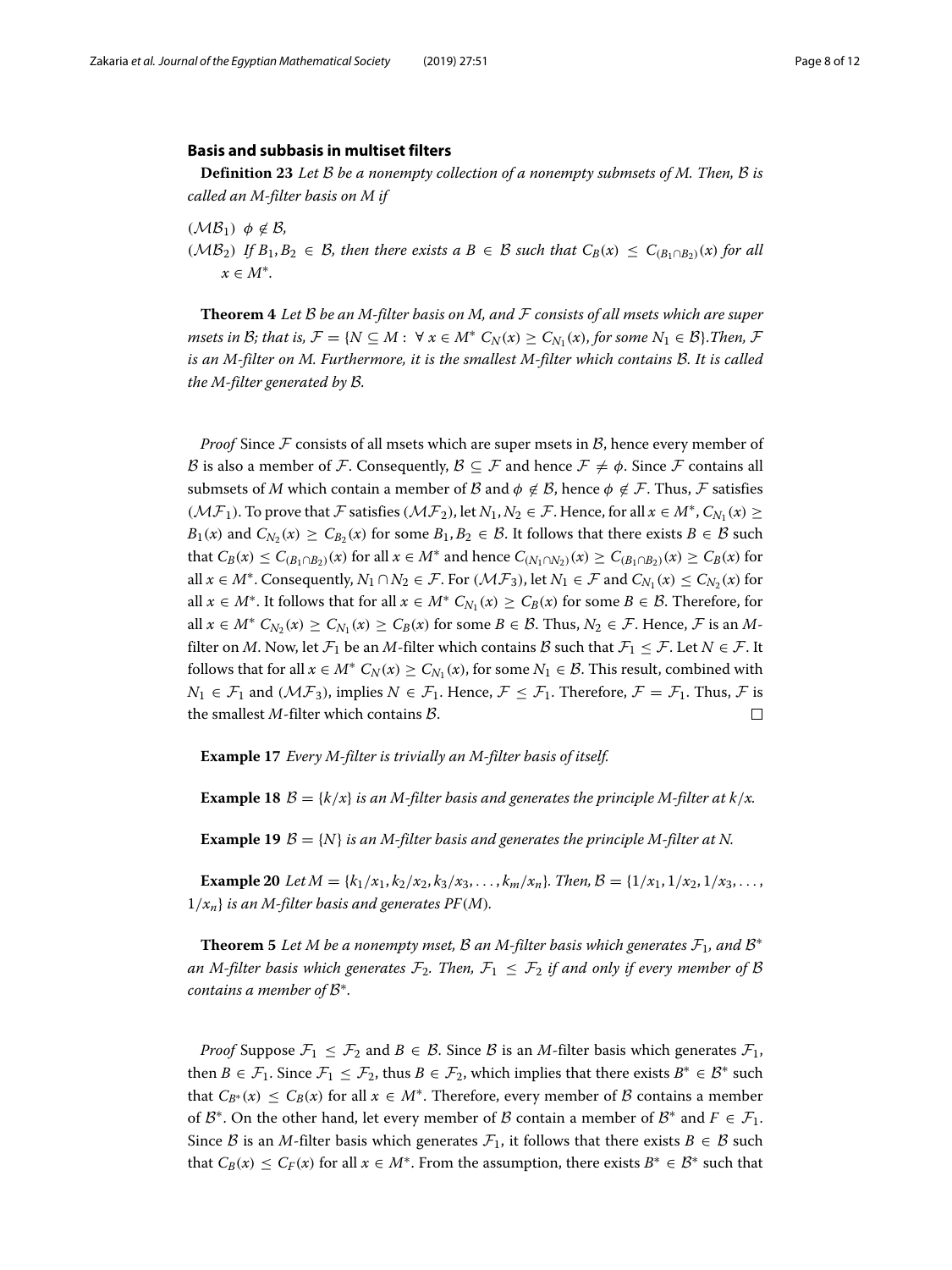$C_{B^*}(x) \leq C_B(x) \leq C_F(x)$  for all  $x \in M^*$ . This result, combined with  $B^*$  is an *M*-filter basis which generates  $\mathcal{F}_2$ , implies  $F \in \mathcal{F}_2$ . Consequently,  $\mathcal{F}_1 \leq \mathcal{F}_2$ .  $\Box$ 

**Definition 24** *The two M-filter basis (M-filter subbasis) are* F*-equivalent if they generate the same M-filter.*

**Theorem 6** Let B and  $B^*$  be an M-filter basis on a nonempty mset M. Then, B and  $B^*$ *are equivalent if and only if every member of* B *contains a member of* B<sup>∗</sup> *and every member of* B<sup>∗</sup> *contains a member of* B*.*

*Proof* The result follows immediately from Theorem [4.](#page-7-1)

 $\Box$ 

**Theorem 7** *Let M*<sup>1</sup> *and M*<sup>2</sup> *be two nonempty msets drawn from X and Y, respectively, f* : *M*<sup>1</sup> → *M*<sup>2</sup> *be an mset function,* B *be an M-filter basis on M*1*, and* B<sup>∗</sup> *be an M-filter basis on M*2*. Then:*

- (1)  $K_1 = \{f(B) : B \in \mathcal{B}\}\$ is an *M*-filter basis on  $M_2$ .
- (2) If every member of  $\mathcal{B}^*$  intersects  $f(M_1)$ , then  $K_2 = \{f^{-1}(B^*) : B^* \in \mathcal{B}^*\}\)$  is an M-filter basis on *M*1.
- *Proof* (1) Since B is an M-filter basis on  $M_1$ . It follows that  $B \neq \phi$ . So,  $K_1 \neq \phi$ . For ( $\mathcal{MB}_1$ ), since  $\phi \notin \mathcal{B}$ , hence  $\phi \notin K_1$ . To prove ( $\mathcal{MB}_2$ ), let  $f(B_1), f(B_2) \in \mathcal{B}$  such that  $B_1, B_2 \in \mathcal{B}$ . Since  $\mathcal{B}$  is an *M*-filter basis on  $M_1$ , it follows that there exists *B* ∈ *B* such that  $C_B(x) \leq C_{(B_1 \cap B_2)}(x)$  for all  $x \in M^*$ . Thus,  $C_{f(B)}(y) \leq C_{f(B_1 \cap B_2)}(y) \leq C_{f(B_1) \cap f(B_2)}(y)$  for all  $y \in Y$ . Therefore, there exists *f*(*B*) ∈ *K*<sub>1</sub> such that  $C_{f(B)}(y)$  ≤  $C_{f(B_1) \cap f(B_2)}(y)$  for all *y* ∈ *Y*. Hence, *K*<sub>1</sub> is an <sup>M</sup>-filter basis on *M*2.
- (2) The proof is similar to part (1).

 $\Box$ 

## <span id="page-8-0"></span>**Multiset ultrafilter**

**Definition 25** *An M-filter* F *is called an mset ultrafilter on M, M-ultrafilter, if there is no strictly finer M-filter than*  $\mathcal{F}$ *. That is, if*  $\mathcal{F}^*$  *is an M-ultrafilter and*  $\mathcal{F}^* \geq \mathcal{F}$ *, then*  $\mathcal{F}^* = \mathcal{F}.$ 

**Example 21** *Let*  $M = \{2/a, 3/b\}$ *. Then,*  $\mathcal{F}_1 = \{M, \{1/a\}, \{2/a\}, \{1/a, 1/b\}$ ,  $\{1/a, 2/b\}, \{1/a, 3/b\}, \{2/a, 1/b\}, \{2/a, 2/b\}$  *and*  $\mathcal{F}_2 = \{M, \{1/b\}, \{2/b\}, \{3/b\}, \{1/a, 1/b\}$ , {2/*a*, 1/*b*},{1/*a*, 2/*b*},{2/*a*, 2/*b*},{1/*a*, 3/*b*},{2/*a*, 3/*b*}} *are M-ultrafilters on M.*

<span id="page-8-1"></span>**Theorem 8** *Let M be a nonempty mset. An M-filter* F *is an M-ultrafilter if it contains all submsets of M which intersects every member of* F*.*

*Proof* Let *F* be an *M*-ultrafilter on *M* and *N* be a submset of *M* such that  $F \cap N \neq \emptyset$ for all  $F \in \mathcal{F}$ . Now, we want to show that the collection  $\mathcal{F}^* = \{F^* : \forall x \in M^* \ C_{F^*}(x) \geq 0\}$ *C*(*N*∩*F*)(*x*) for some *F* ∈ *F*} is an *M*-filter on *M*. For (*MF*<sub>1</sub>), since  $C$ <sub>(*N*∩*F*)(*x*) ≥  $C$ <sub> $\phi$ </sub>(*x*)</sub> for all  $x \in M^*$ . Thus,  $\phi \notin \mathcal{F}^*$ . For  $(\mathcal{MF}_2)$ , let  $F_1^*, F_2^* \in \mathcal{F}^*$ . Hence, for all  $x \in M^*$  $C_{F_1^*}(x) \geq C_{(N \cap F_1)}(x)$  and  $C_{F_2^*}(x) \geq C_{(N \cap F_2)}(x)$  for some  $F_1, F_2 \in \mathcal{F}$ . It follows that for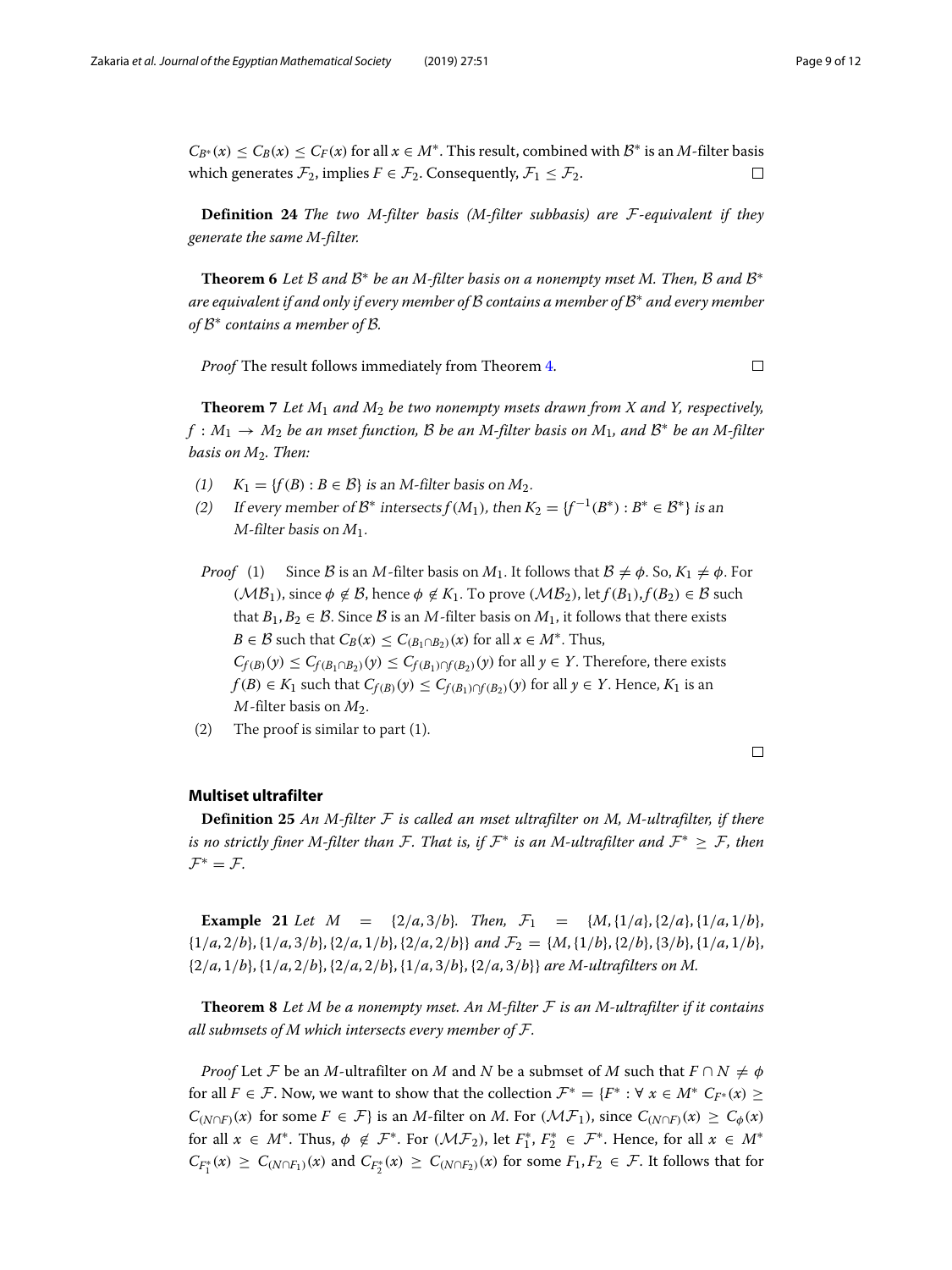all  $x \in M^*$   $C_{(F_1^*\cap F_2^*)}(x) \geq C_{[N\cap (F_1\cap F_2)]}(x)$ . Therefore,  $F_1^*\cap F_2^*\in \mathcal{F}^*.$  To prove that  $\mathcal{F}^*$ satisfies  $(\mathcal{MF}_3)$ , let  $F_1^* \in \mathcal{F}^*$  and  $C_{F_1^*}(x) \leq C_{F_2^*}(x)$  for all  $x \in M^*.$  It follows that for all *x* ∈ *M*<sup>∗</sup>  $C_{F_2^*}(x) \ge C_{F_1^*}(x) \ge C_{(N \cap F)}(x)$  for some  $F \in \mathcal{F}$ . Consequently,  $F_2^* \in \mathcal{F}^*$ . Hence,  $\mathcal{F}^*$  is an *M*-filter on *M*. Since  $C_F(x) \geq C_{(N \cap F)}(x)$  for all  $x \in M^*$ , then  $\mathcal{F}^* \geq \mathcal{F}$ . Since F is an *M*-ultrafilter on *M*, it follows that  $\mathcal{F}^* = \mathcal{F}$ . Moreover,  $N \in \mathcal{F}$  as for all  $x \in M^*$  $C_N(x) \geq C_{(N \cap F)}(x)$ .  $\Box$ 

<span id="page-9-2"></span>**Theorem 9** *Let*  $\mathcal F$  *be an M-ultrafilter on a nonempty mset M. Then, for each*  $N \subseteq M$ , *either*  $N$  *or*  $N^c \in \mathcal{F}$ *.* 

*Proof* Let F be an *M*-ultrafilter on *M* and  $N \subseteq M$ . If there exists  $F \in \mathcal{F}$  such that  $C_{(F \cap N)}(x) = 0$  for all  $x \in M^*$ , then Theorem [2](#page-4-1) part (1) implies  $C_F(x) \leq C_{N^c}(x)$  for all *x* ∈ *M*<sup>\*</sup>. Thus,  $N^c$  ∈ *F*. Otherwise,  $C_{(F \cap N)}(x) > 0$  for all  $x \in M^*$ . Thus, Theorem [8](#page-8-1) implies  $N \in \mathcal{F}$ , then the result.  $\Box$ 

The following example shows that the converse of Theorem [9](#page-9-2) is incorrect in general.

**Example 22** *Let*  $M = \{2/a, 3/b\}$ *. Then,*  $\mathcal{F} = \{M, \{2/b\}, \{3/b\}, \{1/a, 2/b\}, \{1/a, 3/b\}$ ,  $\{2/a, 2/b\}, \{2/a, 1/b\}, \{2/a, 2/b\}\}$  *is an M-filter on M. Although for each*  $N \subseteq M$ , *either N* or  $N^c \in \mathcal{F}$ , *F is not M*-ultrafilter. As  $\mathcal{F}^* = \{M, \{1/b\}, \{2/b\}, \{3/b\}, \{1/a, 1/b\},\}$ {1/*a*, 2/*b*},{1/*a*, 3/*b*},{2/*a*, 1/*b*},{2/*a*, 2/*b*},{2/*a*, 3/*b*}} *is finer than* F*.*

<span id="page-9-1"></span>**Theorem 10** *Let* F *be an M-ultrafilter on a nonempty mset M. Then, for each two nonempty submsets*  $N_1$ ,  $N_2$  *of*  $M$  *such that*  $N_1 \cup N_2 \in \mathcal{F}$ *, either*  $N_1 \in \mathcal{F}$  *or*  $N_2 \in \mathcal{F}$ *.* 

*Proof* Assume  $N_1 \cup N_2 \in \mathcal{F}$  and  $N_1 \in \mathcal{F}$  and  $N_2 \in \mathcal{F}$ . Define  $\mathcal{F}^* = \{G \subseteq M :$ *G* ∪ *N*<sub>2</sub> ∈  $\mathcal{F}$ }. Now, we want to prove that  $\mathcal{F}^*$  is an *M*-filter on *M*. Since *N*<sub>1</sub> ∪ *N*<sub>2</sub> ∈  $\mathcal{F}$ , then  $N_1 \in \mathcal{F}^*$ . Hence,  $\mathcal{F}^* \neq \phi$ . For  $(\mathcal{MF}_1)$ , since  $\phi \cup N_2 = N_2 \notin \mathcal{F}^*$ , it follows that  $\phi \notin \mathcal{F}^*$ . To prove that  $\mathcal{F}^*$  satisfies  $(\mathcal{MF}_2)$ , let  $G_1, G_2 \in \mathcal{F}^*$ . Hence,  $G_1 \cup N_2 \in \mathcal{F}$ and  $G_2 \cup N_2 \in \mathcal{F}$ . Thus,  $(G_1 \cup N_2) \cap (G_2 \cup N_2) \in \mathcal{F}$ . Therefore,  $(G_1 \cap G_2) \cup N_2 \in \mathcal{F}$ . F. Hence,  $G_1 \cap G_2 \in \mathcal{F}$ . For  $(\mathcal{MF}_3)$ , let  $G_1 \in \mathcal{F}^*$  and  $C_{G_1}(x) \leq C_{G_2}(x)$  for all  $x \in$ *M*<sup>∗</sup>. Hence,  $G_1 \cup N_2 \in \mathcal{F}$  and  $C_{(G_1 \cup N_2)}(x) \leq C_{(G_2 \cup N_2)}(x)$  for all  $x \in M^*$ . Thus,  $G_2 \cup$ *N*<sub>2</sub> ∈  $\mathcal{F}$ . Hence,  $G_2$  ∈  $\mathcal{F}^*$ . Consequently,  $\mathcal{F}^*$  is an *M*-filter on *M*. Let  $F$  ∈  $\mathcal{F}$ . Since  $C_F(x) \leq C_{(F \cup N_2)}(x)$  for all  $x \in M^*$ , then  $(\mathcal{MF}_3)$  implies  $F \cup N_2 \in \mathcal{F}$ . Therefore,  $F \in \mathcal{F}^*$ ; that is,  $\mathcal{F} \leq \mathcal{F}^*$ . But  $\mathcal{F}$  is an *M*-ultrafilter. Thus, there is a contradiction. Therefore,  $N_1 \in \mathcal{F}$  or  $N_2 \in \mathcal{F}$ .  $\Box$ 

The following example shows that the converse of Theorem [10](#page-9-1) is wrong in general.

**Example 23** *Let*  $M = \{3/a, 4/b\}$  *and*  $\mathcal{F} = \{M, \{3/a\}, \{3/a, 1/b\}, \{3/a, 2/b\}, \{3/a, 3/b\}\}\$ *be an M-filter on M. Although for all*  $N_1, N_2 \subseteq M$  such that  $N_1 \cup N_2 \in$  $\mathcal{F}_1$  either  $N_1$  ∈  $\mathcal{F}$  or  $N_2$  ∈  $\mathcal{F}_2$ ,  $\mathcal{F}_3$  is not M-ultrafilter. As  $\mathcal{F}^*$  = {*M*,{3/*a*},{4/*b*},{3/*a*, 1/*b*},{3/*a*, 2/*b*},{3/*a*, 3/*b*},{1/*a*, 4/*b*},{2/*a*, 4/*b*}} *is finer than* F*.*

## <span id="page-9-0"></span>**Convergence of multiset filters**

<span id="page-9-3"></span>**Definition 26** *Let*  $(M, \tau)$  *be an M-topological space and*  $\mathcal F$  *be an M-filter on M.*  $\mathcal F$  *is said to*  $\tau$ -converge to  $k/x$  (written  $\mathcal{F} \stackrel{\tau}{\longrightarrow} k/x$ ) if  $\mathcal{N}_{k/x} \subseteq \mathcal{F}$ ; that is, if  $\mathcal{F} \geq \mathcal{N}_{k/x}$ .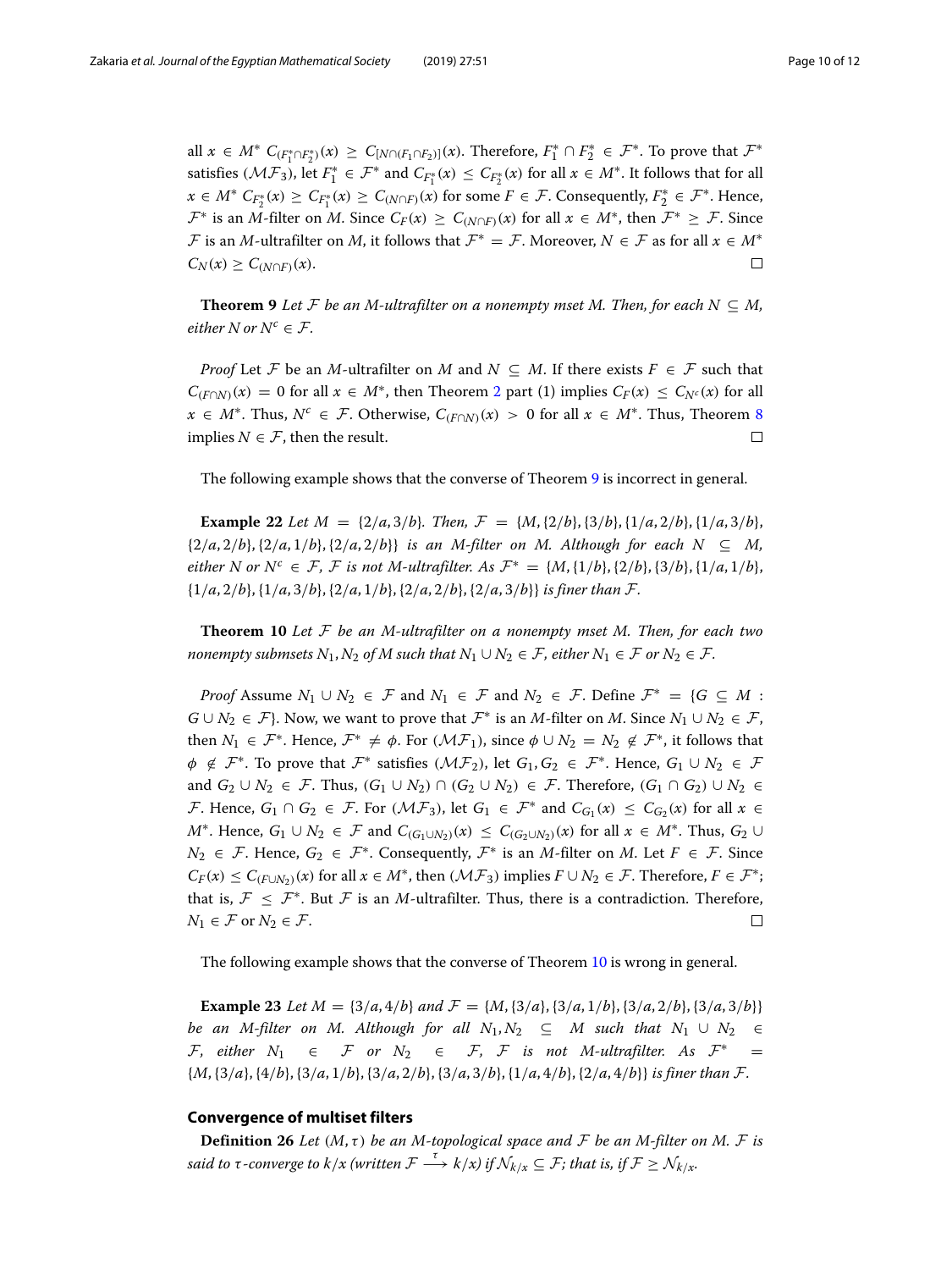<span id="page-10-0"></span>**Example 24** *For each mpoint, k/x,*  $\mathcal{N}_{k/x}$  *converges to k/x.* 

**Example 25** *Let* τ *be the cofinite M-topology on M and* F *be the cofinite M-filter. Then,* F *converges to each mpoint.*

**Example 26** *Let*  $(M, \tau)$  *be the indiscrete M*-*topology and*  $\mathcal F$  *any M*-filter on *M*; then,  $\mathcal F$ *converges to each mpoint.*

**Theorem 11** Let  $(M, \tau)$  be an M-topological space and F and  $\mathcal{F}^*$  be M-filters on M *such that*  $\mathcal{F}^* > \mathcal{F}$ *. If*  $\mathcal{F} \xrightarrow{\tau} k/x$ *, then*  $\mathcal{F}^* \xrightarrow{\tau} k/x$ *.* 

*Proof* Since  $\mathcal{F} \stackrel{\tau}{\longrightarrow} k/x$  and  $\mathcal{F}^* \geq \mathcal{F}$ , it follows that  $\mathcal{F}^* \geq \mathcal{F} \geq \mathcal{N}_{k/x}$ . Hence, Definition [26](#page-9-3) implies that  $\mathcal{F}^* \stackrel{\tau}{\longrightarrow} k/x$ .  $\Box$ 

**Theorem 12** *Let*  $(M, \tau_1)$  *and*  $(M, \tau_2)$  *be two M-topological spaces such that*  $\tau_2 \leq \tau_1$  *and*  $\overline{F}$  *be an M-filter on M such that*  $\overline{F} \stackrel{\tau_1}{\longrightarrow} k/x$ . Then,  $\overline{F} \stackrel{\tau_2}{\longrightarrow} k/x$ .

*Proof* Since  $\tau_2 \le \tau_1$  and  $\mathcal{F} \stackrel{\tau_1}{\longrightarrow} k/x$ , it follows that  $\mathcal{N}^{\tau_2}_{k/x} \le \mathcal{N}^{\tau_1}_{k/x}$  and  $\mathcal{N}^{\tau_1}_{k/x} \le \mathcal{F}$ . Thus,  $\mathcal{N}_{k/x}^{\tau_2} \leq \mathcal{N}_{k/x}^{\tau_1} \leq \mathcal{F}.$  Hence, Definition [26](#page-9-3) implies  $\mathcal{F} \stackrel{\tau_2}{\longrightarrow} k/x$ , then the result.  $\Box$ 

**Theorem 13** Let  $(M, \tau)$  be an M-topological space, then the following assertions are *equivalent:*

- (1)  $\mathcal{F} \xrightarrow{\tau} k/x$ ,
- Every M-ultrafilter containing  $\mathcal F$  converges to  $k/x$ .

*Proof* On the one hand, let  $\mathcal{F}^*$  be an *M*-ultrafilter containing  $\mathcal{F}$ ; that is,  $\mathcal{F} \leq \mathcal{F}^*$ . This result, combined with assertion (1), implies  $\mathcal{N}_{k/x} \leq \mathcal{F} \leq \mathcal{F}^*$ . Thus, Definition [26](#page-9-3) implies  $\mathcal{F}^* \stackrel{\tau}{\longrightarrow} k/x$ . Hence, (1) implies (2). On the other hand, (2) implies that  $\mathcal{N}_{k/x}$  is contained in every *M*-ultrafilter containing *F*. Hence,  $\mathcal{N}_{k/x}$  is contained in the intersection of all  $M$ -ultrafilter containing  $F$ . This result, combined with  $F$  is the intersection of all  $M$ ultrafilter containing F, implies  $\mathcal{N}_{k/x} \leq \mathcal{F}$ . Then,  $\mathcal{F} \xrightarrow{\tau} k/x$ . Hence, (2) implies (1).  $\Box$ 

**Theorem 14** *Let*  $(M, \tau)$  *be an M-topological space and N be a nonempty submset of M; then, the following assertions are equivalent:*

(1)  $N \in \tau$ , (2) If  $\mathcal{F} \stackrel{\tau}{\longrightarrow} k/x$  such that  $x \in K$ , then  $N \in \mathcal{F}$ .

*Proof* The first direction is a direct consequence of Definition [26](#page-9-3) and assertion (1). On the other hand, let  $x \in M$  *N*. Then Example [24](#page-10-0) shows that  $\mathcal{N}_{m/x} \stackrel{\tau}{\longrightarrow} m/x$ . Thus, assertion (2) implies that  $N \in \mathcal{N}_{m/x}$ ; that is, N is a neighborhood of  $m/x$ . Hence, N is a neighborhood for every  $x \in K^k$  *N*. Thus,  $N \in \tau$ ; that is, (2) implies (1).  $\Box$ 

#### **Abbreviations**

mset: Multiset; M-filter: multiset filter; : M-ultrafilter: multiset ultrafilter

**Acknowledgements** Not applicable.

#### **Authors' contributions**

All authors jointly worked on the results, and they read and approved the final manuscript